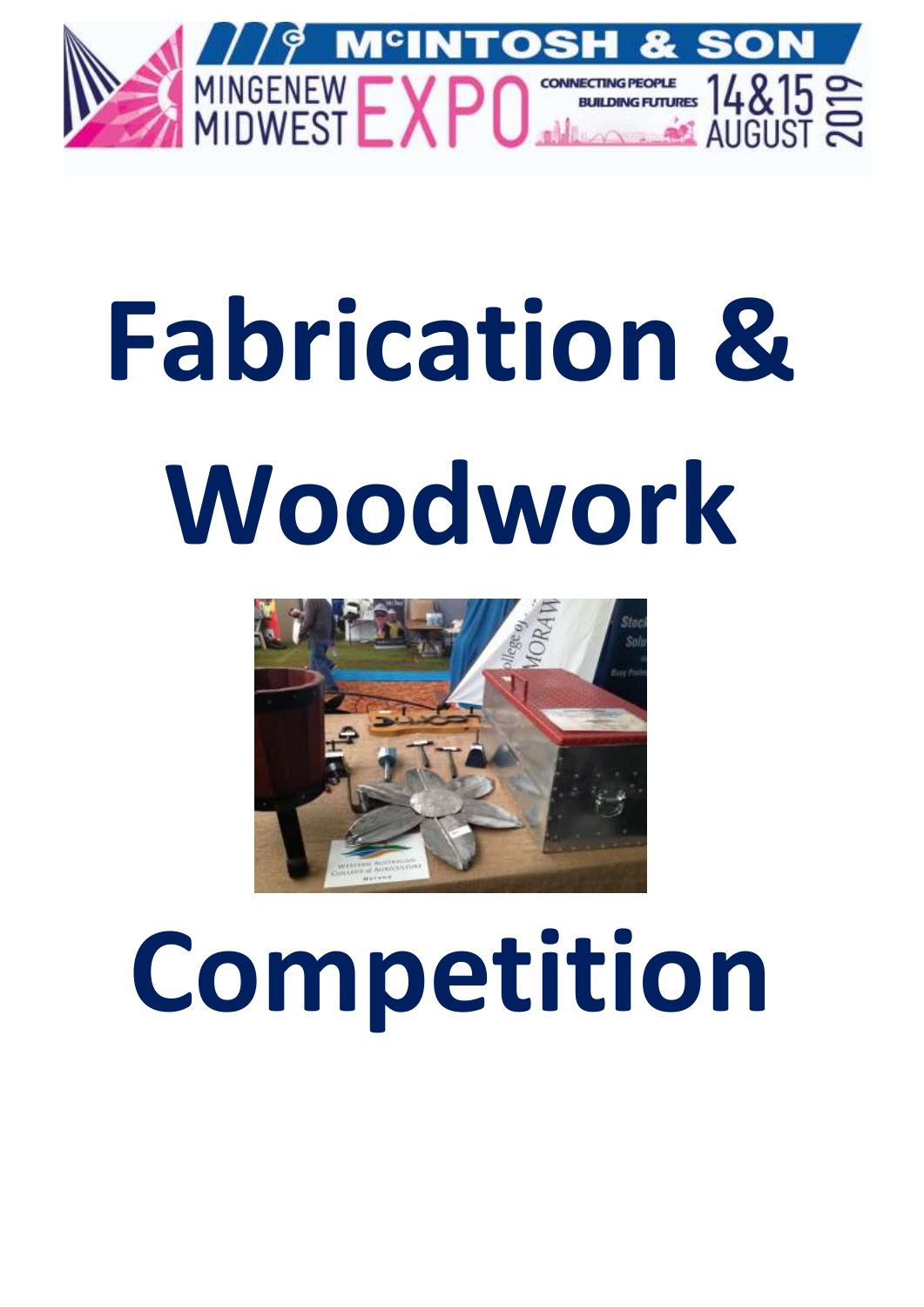### **About the Metal Fabrication and Woodwork Awards**

*AIM – To develop woodwork and fabrication skills and foster innovation through the creation of new works or adaption of existing equipment relevant to rural lifestyle.*

Initially known as the "Inventors Award" the Fabrication and Woodwork Awards have been running for over 14 years.

These awards are an opportunity for school students within the Midwest to showcase their work in the fabrication and woodworking industries. Many students who have exhibited their work have gone on to receive apprenticeships in either fabrication or woodworking fields.

The event is free to enter for Midwest Schools and their students.

#### **2018 Metal Fabrication Results:**

| 1 <sup>st</sup> | Max Smythe             | Nagle Catholic College  | Ute Tray Dog Cage       |
|-----------------|------------------------|-------------------------|-------------------------|
| 2 <sup>nd</sup> | Zac McDougall          | WA College of Ag Morawa | Table (metal component) |
| 3 <sup>rd</sup> | Chris Gray             | Nagle Catholic College  | Toolbox                 |
|                 | 2018 Woodwork Results: |                         |                         |
| 1 <sup>st</sup> | Jack Edwards           | Nagle Catholic College  | Hall Table              |
| 2 <sup>nd</sup> | Zac McDougall          | WA College of Ag Morawa | Table                   |

Mathew Vanderschuit WA College of Ag Morawa Table

Judging is conducted by experts in their fields who are not associated to the Mingenew Midwest Expo. The 2019 judges are yet to be confirmed.

#### **SETUP**

 $3<sup>rd</sup>$ 

Delivery of projects are Tuesday  $13<sup>th</sup>$  August 2019, 7.30am – 5.30pm or Wednesday 14th August 2019, 6am – 8am A steward will be available to assist.

#### **JUDGING**

Judging takes place Wednesday 14th August between 9.30am & 11.30am.

#### **RESULTS / AWARDS**

Presented on Wednesday @ approx. 1pm at the Fabrication/Woodwork site. Judges will be available to give critique directly to students on their work. Prize money is awarded for First (\$120), Second (\$80) and Third (\$50) for both categories.

#### **PACK UP / REMOVAL FROM SITE**

Projects must be removed from site on Thursday 15th August between 4.30pm & 6pm

#### **CONTACTS**

Taryn or Kait @ Mingenew Midwest Expo Office 08 9928 1138

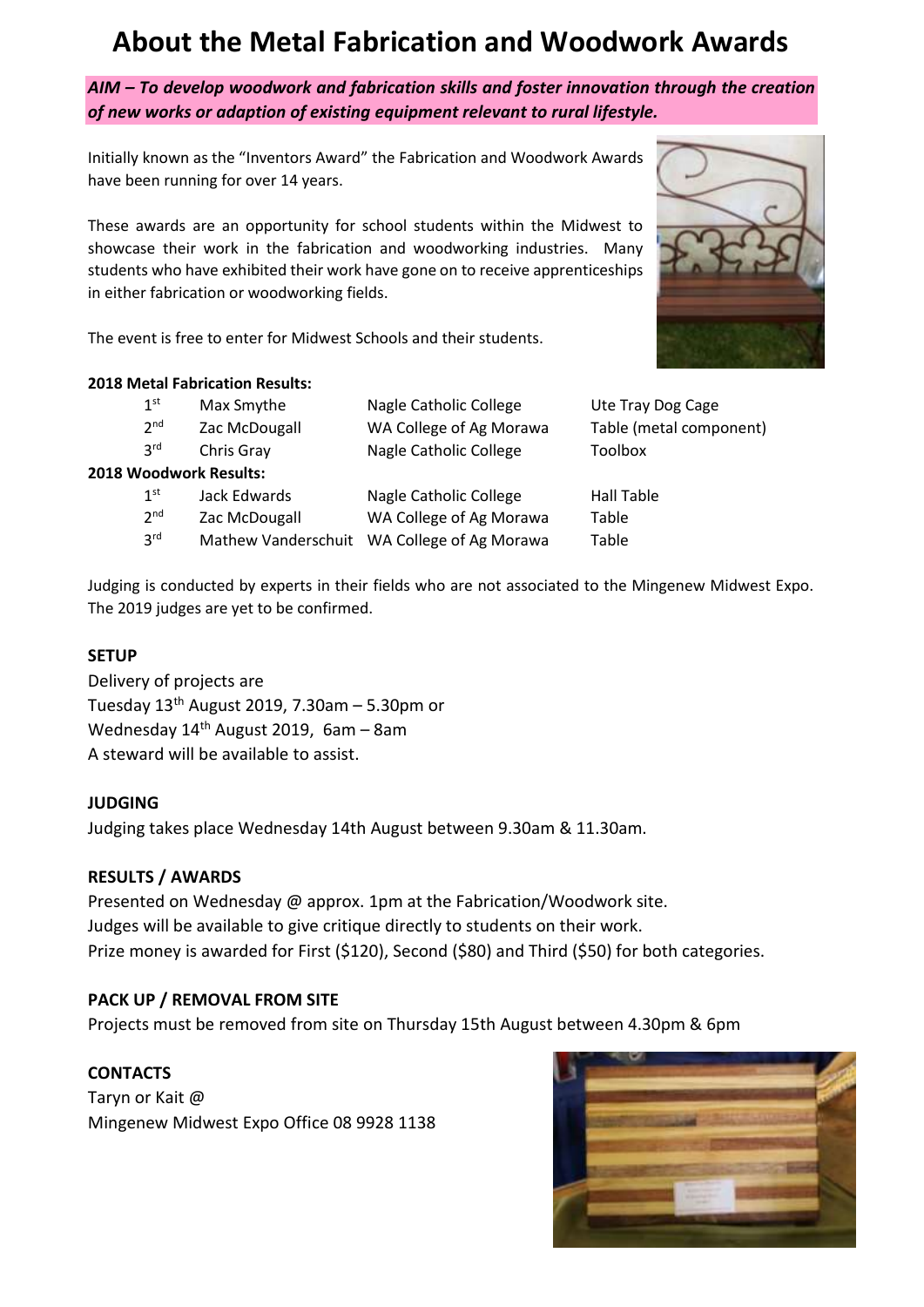#### **Terms & Conditions**

- 1. The entry may be a one-off adaptation or addition used by a person to improve an original design or manufactured item.
- 2. The entry must be non-commercial. i.e. no more than five units will have been sold.
- 3. The entry will have practical use and must be the ORIGINAL idea of the entrant. However, he or she may be assisted in the production of the entry.
- 4. The entry will not be licensed to any manufacturer.
- 5. Inventions, innovations or fabrications which meet the above criteria and have been entered in previous competitions are eligible in the competition.
- 6. The Mingenew Midwest Expo Fabrication/Woodwork steward reservesthe right to reject or disqualify any entry which goes against the spirit of the competition.
- 7. The decision of the judges and stewards is final, and no negotiation or correspondence will be entered into.
- 8. The entry will be judged in terms of its enhancement to rural life, its practicability and usefulness.
- 9. PLEASE NOTE it is the entrant's responsibility to seek patents or trade registers for their entry before exhibiting in the public domain.
- 10. Each school is responsible for delivering their projects to the Expo Fabrication / Woodwork site/s in the Home & Living Pavilion by 8am Wednesday 14<sup>th</sup> August. The space allows for table display items, as well as an outside area for larger displays (e.g. trailers, gates etc.).
- 11. All competition project entries must have an ID number and be listed on the competition entry form.
- 12. All projects must have an ID sticker on the front LHS of the project that corresponds with the ID number on the entry form